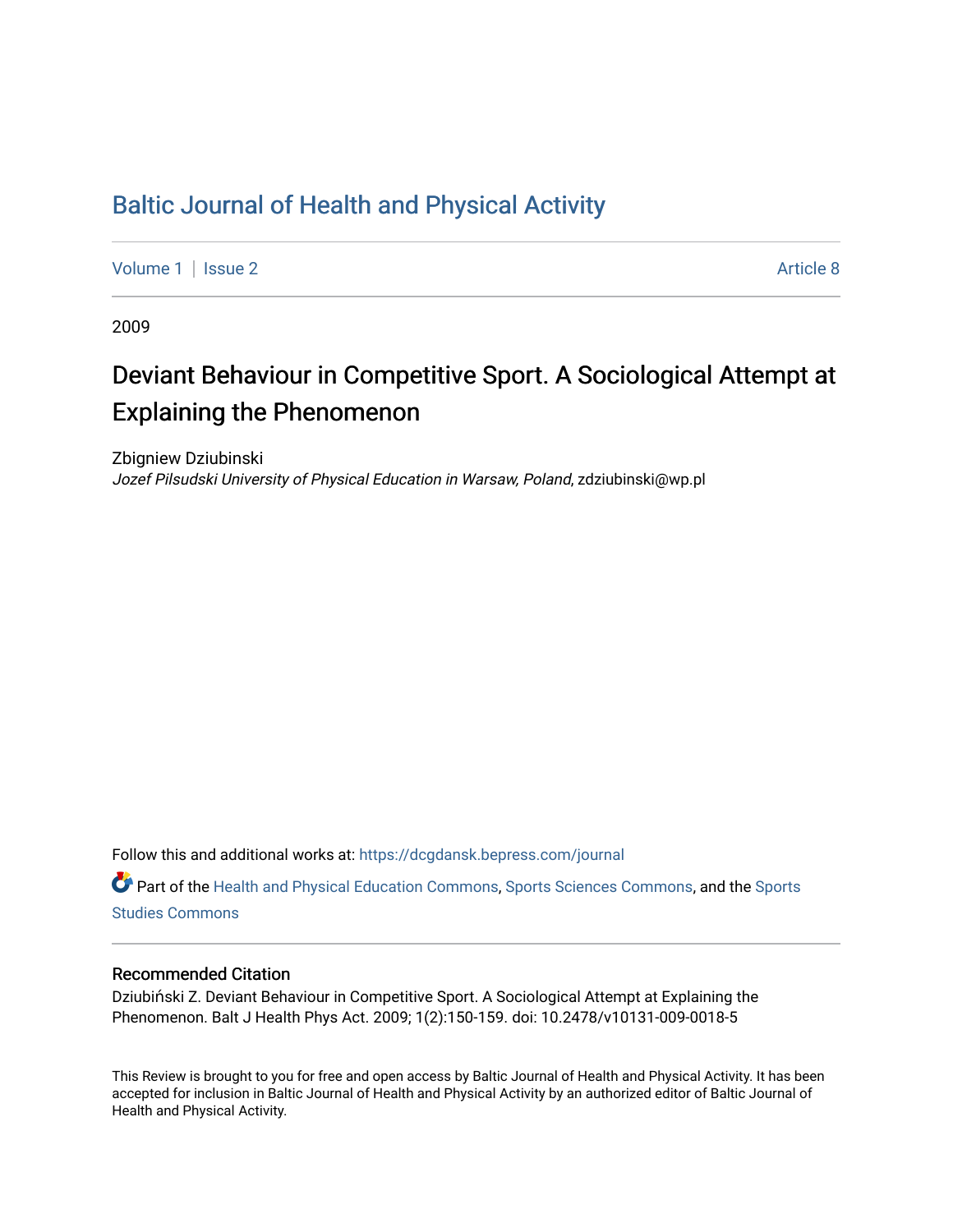|                                                                                                                                                                                                                | <b>Deviant Behaviour in Competitive Sport</b>                                                                                                                                                                                                                                                                                                                                                                                                                                                                                                                                                     |
|----------------------------------------------------------------------------------------------------------------------------------------------------------------------------------------------------------------|---------------------------------------------------------------------------------------------------------------------------------------------------------------------------------------------------------------------------------------------------------------------------------------------------------------------------------------------------------------------------------------------------------------------------------------------------------------------------------------------------------------------------------------------------------------------------------------------------|
|                                                                                                                                                                                                                | A Sociological Attempt at Explaining the Phenomenon <sup>1</sup><br>DOI: 10.2478/v10131-009-0018-5                                                                                                                                                                                                                                                                                                                                                                                                                                                                                                |
| <b>Authors' Contribution:</b><br>A - Study Design<br>B - Data Collection<br>C - Statistical Analysis<br>D - Data Interpretation<br>E - Manuscript Preparation<br>F - Literature Search<br>G - Funds Collection | Zbigniew Dziubiński                                                                                                                                                                                                                                                                                                                                                                                                                                                                                                                                                                               |
|                                                                                                                                                                                                                | Jozef Pilsudski University of Physical Education in Warsaw, Poland                                                                                                                                                                                                                                                                                                                                                                                                                                                                                                                                |
|                                                                                                                                                                                                                | Key words: deviance, explanatory theories, competitive sport                                                                                                                                                                                                                                                                                                                                                                                                                                                                                                                                      |
|                                                                                                                                                                                                                | <b>Abstract</b><br>This article seeks to use selected sociological theories to account for the<br>phenomenon of deviance in sport. Two main theoretical approaches are<br>employed herein: the functionalist/structuralist approach and symbolic<br>interactionism.<br>The analysis that follows leads to the conclusion that deviance which occurs<br>in sport is predominantly a consequence of deviance in modern societies.<br>Sport, in turn, is just a convenient area for deviant behaviours to be<br>manifested, which often happens more clearly and conspicuously than in<br>societies. |
| $Mont$ count: $5,138$                                                                                                                                                                                          |                                                                                                                                                                                                                                                                                                                                                                                                                                                                                                                                                                                                   |

| Word count: $5138$ |                                 |
|--------------------|---------------------------------|
| Tables: -          | Received: October 2009          |
| Figures: -         | Accepted: November 2009         |
| References: 15     | <b>Published: December 2009</b> |

Address for correspondence:

Dr hab. prof. AWF Zbigniew Dziubiński Józef Piłsudski University of Physical Education, Department of Sociology, 00-968 Warszawa 45, Poland, ul. Marymoncka 34 Phone: +4822 839 44 10 , e-mail: zdziubinski@wp.pl

 $^{\text{1}}$  This paper was submitted as part of the Józef Piłsudski University of Physical Education's statutory research (subject 118) financed by the Ministry of Science and Higher Education.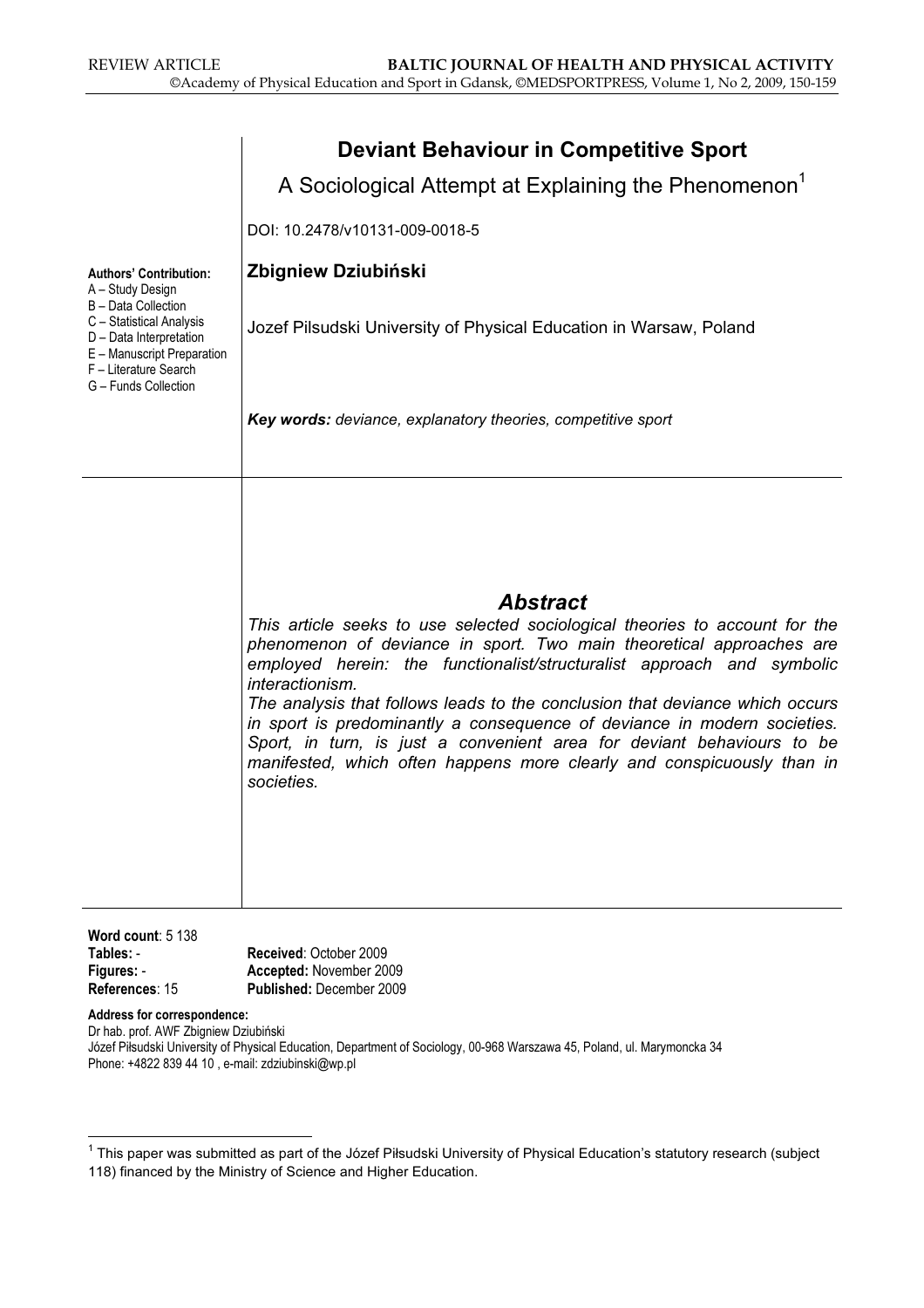### Introduction

As we follow sport events, we can clearly see that almost every day athletes, coaches, sport activists and sport club owners behave in ways which contravene certain codes of conduct in sport as well as standards of social life. A player hits another one in the game field, somebody gets caught using prohibited pharmaceuticals, hooligans beat up a referee and vandalise a stadium, somebody misappropriates a sport club's funds, and so on. Even though we condemn this kind of behaviour and might be even afraid of it, we need to realise that such incidents cannot be prevented and in a way, they are bound to happen in contemporary sport. We cannot even hope that the number of deviant and criminal behaviours will ever decrease. However, if we understand the reasons why such incidents occur, we may perhaps be able to control the rate at which their numbers increase.

This article seeks to understand deviant behaviours in sport and identify their causes. At first, it will try to clarify what deviance is and list possible theoretical approaches to accounting for the phenomenon of social deviance. Then, it will analyse the most frequent kinds of deviant behaviour in sport by adopting two basic research perspectives, namely, the functionalist/structuralist theory and symbolic interactionism. At the end, the article will discuss the destructive effect of deviance in sport and show possible ways to prevent deviance.

#### Understanding deviance

Deviance, from Latin *devio*, stands for deviation, stepping off the right way, turning away from the right direction and not acting in conformity with norms and values accepted in a given community. Deviant behaviours are those which cannot be considered conforming. Situations of this kind are often referred to in terms of social pathology and social disorganisation.

The notion of deviance was introduced in American sociology in the mid-20<sup>th</sup> century, addressing the need to systematise and provide a more precise description of phenomena and social processes which differed from the norm. Earlier, issues of deviance had been studied by Florian Znaniecki, but in his inquiries, he used the rather judgmental Polish word zboczenie (closer to "perversion" than "deviation") [1, p. 125].

While he never used the term itself, Emile Durkheim [2] investigated issues of deviant behaviour at the end of the 19<sup>th</sup> century in a book entitled Rules of the Sociological Method. In the book, he delivered an exhaustive lecture on the criteria that determined which social facts were normal and which abnormal. He also gave a profound analysis of the genesis and function of behaviours which differed from normative standards.

The fundamental criterion to categorise a phenomenon or a process as deviant is the "norm", which in many cases is defined by regulations, while in others, it is a matter of social contract. Most societies regard murder, assault, seizure of property and rape as deviant behaviour. Violations of other regulations are considered divergence from the norm as well and include traffic offences, hacking into other people's computer data or breaking the terms and conditions of a student hostel.

It is much more difficult to define what kinds of behaviour are regarded as social deviance. What makes it so difficult is that while such behaviour does not contravene legal norms, it does social norms. The latter are historically and culturally variable. The cult of God is accompanied by different types of behaviour in traditional African communities and different in modern societies. The conduct of the former would be considered deviant when transferred to the realities of the latter and vice versa.

As we discuss the norm in the context of social deviance, we encounter a problem when we try to answer the fundamental question of what the norm exactly is and what is divergent from the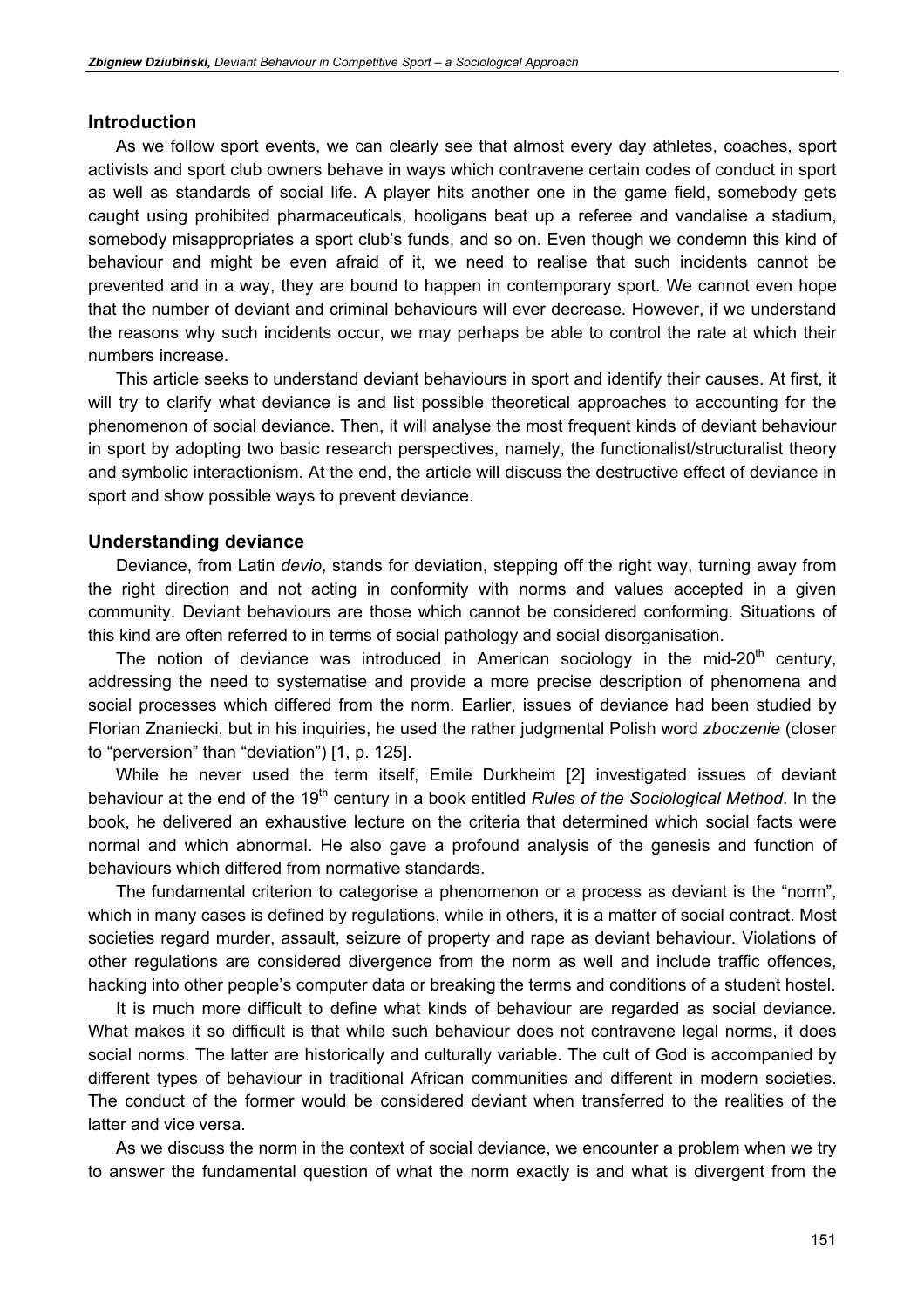norm. It is particularly difficult to determine the norm in modern societies whose characteristic features include the atomisation of society members, individualisation, a lesser role of families and local communities, different socialisation paths, diverse cultural influences and a multitude of religions, churches and so on.

Opinions differ as to whether the term deviance should only apply to what we might call negative behaviours, such as murder, seizure of property and so on. After all, positive behaviours such as extreme kindness, understanding, devotion, love and so on might be considered deviant as well. Could John Paul II be possibly described as a deviant because he connected with and worked for the poor, the disadvantaged, the marginalized and the persecuted to a much greater extent than others did? Or perhaps the term should be also used with reference to an American swimmer Michael Phelps who won eight gold medals at the Olympic Games in Beijing?

It is unclear what the limits of tolerance are for different kinds of human behaviour. Surely, slight deviation from the norm will not meet with any sharp social reaction. The same is true when such deviation concerns an insignificant affair. The age of the person violating a norm plays a part in the social response. In all societies, children usually enjoy a very wide margin of tolerance. The margin also depends on the size of a given community. Small groups, such as a family, have much less tolerance than big urban communities and multiethnic metropolitan areas. The limits of tolerance also depend on a person's social status, the role they play in a community and, last but not least, the social context. Killing a human being is subject to the highest possible punishment in modern societies; however, in the context of a war, killing people is often desirable and even rewarded in many different ways after the war is over [3].

The interpretation of deviance depends on how we perceive humans as such. If we accept that people are inherently evil, asocial, egocentric and driven by particularistic interests, the deviance in their behaviour is perceived as a lack of efficient social control the goal of which is to contain natural inclinations. In this situation, research focuses on accounting for conventional behaviours rather than deviant ones. When, on the other hand, we assume that, by natural or divine law, people are good, righteous, honest, pro-social and pro-normative, our assumption points our attention to explaining abnormal and non-conforming behaviours.

Sociology and science in general do not only seek to describe phenomena and processes which deviate from social norms, but also to explain why a majority of people abide by the norm, while some choose to violate it.

### Theoretical perspectives in explaining deviance

The functionalist/structuralist perspective offers a fully sociological approach to the studies of deviant behaviour, or more precisely, the causes of such behaviour. In the light of this theory, the social structure with its systems of norms, values, roles, attitudes and so on is something to be taken for granted, something external and treated as objective reality. When people enter this structure and assume certain functions, they change nothing in the structure and only inherit, take over and internalise all they find there and what is given to them. The entry into the structure and functions usually happens through socialisation. We know, however, that some society members refuse to accept the norms which they encounter or are bestowed with. Such people behave in non-conforming ways. To a sociologist, it is interesting to identify the reasons why individuals or communities contravene norms and values shared by the public at large.

Robert Merton developed a theory to account for the influence which anomy had on deviant behaviour. He sought to answer the question how certain social structures pressed on individuals and communities and, consequently, made them inclined to manifest unconventional and deviant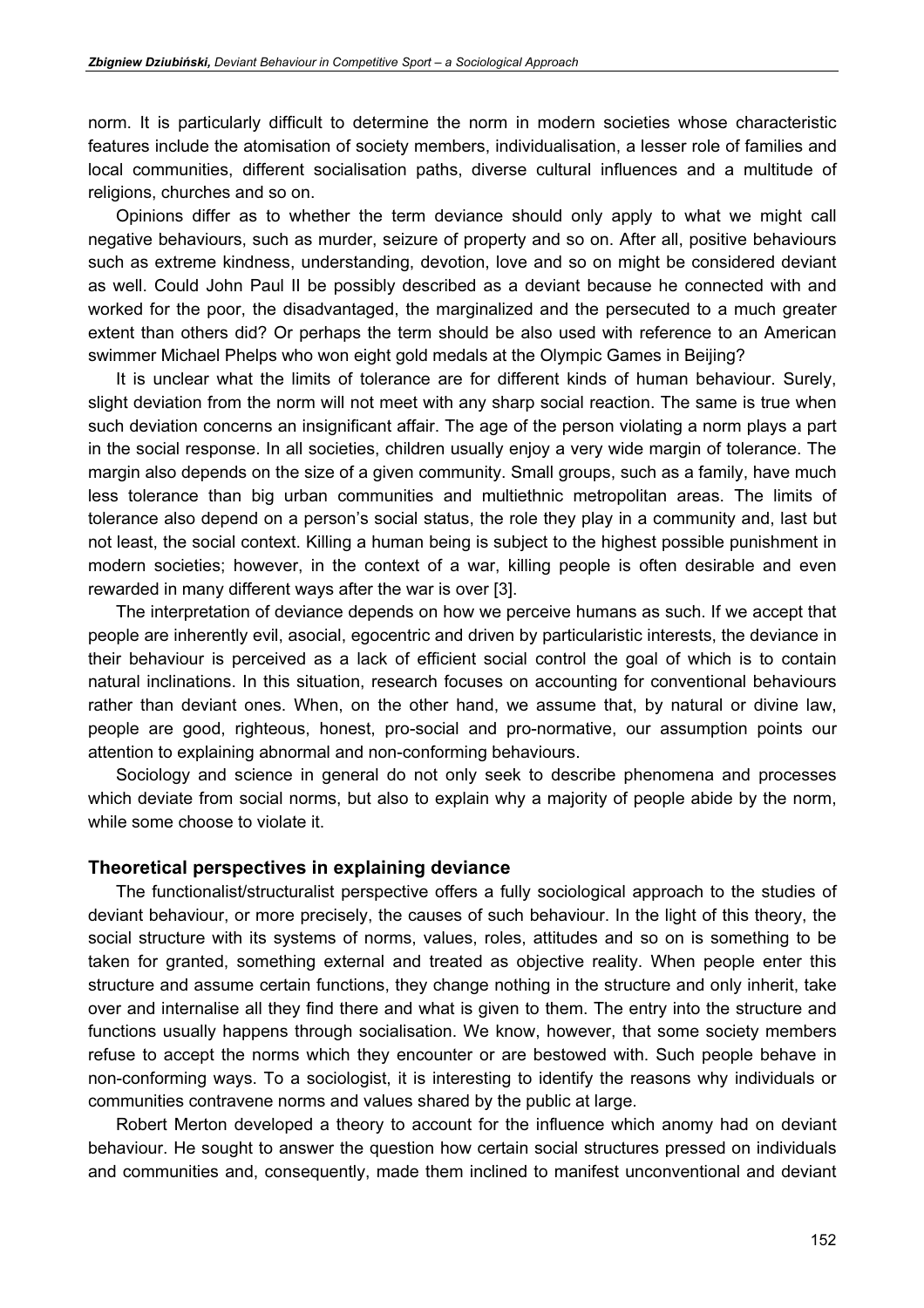behaviour rather than behaviour complying with norms [4, p. 196]. Merton came to the conclusion that the cause of deviance was to be found in the relation between values shared by all and behaviours aimed at attaining such shared values. In each and every society, some values are the ultimate goal of human pursuit. For example, people want to be rich, well-educated and have access to power. As far as being rich is concerned, in order to achieve the goal one needs to show initiative, work hard, have intellectual capital and so on. Good education takes perseverance in learning and steady advancement up the career ladder in education. In the third case, achieving the goal requires the skill to use one's knowledge, eloquence and charisma to convince electors they want to vote for "me." In a society, the majority shares the values of wealth, education and power, but not everybody accepts the road leading to the values when it requires one to abide by the law and social norms.

The theory of conflict takes directly from the basic guidelines of the theory of Marx. In their research, Ian Taylor, Paul Walton and Jock Young [5] established that deviance was a deliberate choice which on many occasions was of a political character. They rejected claims that deviance was determined by factors such as genetic predispositions, anomy and social structure, and instead they asserted that deviance was a deliberate response to inequality inherent in the capitalist system. Theoreticians of new criminology analyse crime and deviance in terms of social structure and the determination of dominant social classes to retain authority.

Discussing theories accounting for deviance, this paper has so far presumed, perhaps after Marx, but unlike Durkheim, that people are inherently good, righteous, pro-normative and prosocial. Consequently, the question has been why people violate norms. Let us now reverse the situation and adopt a new research perspective by supposing that by their very nature, people are egoistic and pursue personal benefits and in doing so, they act rationally. This way, when an individual notices an opportunity to attain important values, the opportunity is motivating enough to act non-conformingly and show deviant behaviour. Especially when according to the individual, the action is unlikely to be uncovered or the penalty for it is disproportionate to the benefits to be achieved.

Any defect of social control results in weaker social control in general, no matter if it is caused by disturbed socialisation processes or changes that weaken social control from the outside. Such changes occur, for example, in modern societies as a result of the disintegration of families, neighbourhoods and local communities. Weaker social control almost always leads to stricter formal control, executed by agencies appointed by society, including city patrol force, police, courts of law, penal institutions and so on. Despite such measures, processes like these almost always result in more deviance and poorer axionormative order [6].

When adopting the functionalist/structuralist outlook and different theories accommodated in it to analyse deviance, this paper has so far focused on reasons why individuals and communities depart from social patterns and norms. Let us now look at deviance from the angle of symbolic interactionism which first and foremost gives attention to the image of a society as recognised by individuals. In symbolic interactionism, deviance is not a result of a behaviour's departing from socially accepted norms, but it is what people respond to as deviant. Seen this way, deviance is not a departure from or a violation of rules; it is what people consider to be deviant. No actions are deviant per se. Why, then, does one behaviour or another become recognised as deviant? Why are certain individuals and communities labelled deviants and others are not?

The perception of deviance is of a societal character. To a large extent, the evaluation of deviant behaviours depends on different groups of influential people who interpret deviant behaviours to suit their own interests. A good example of such influence is the selective attitude to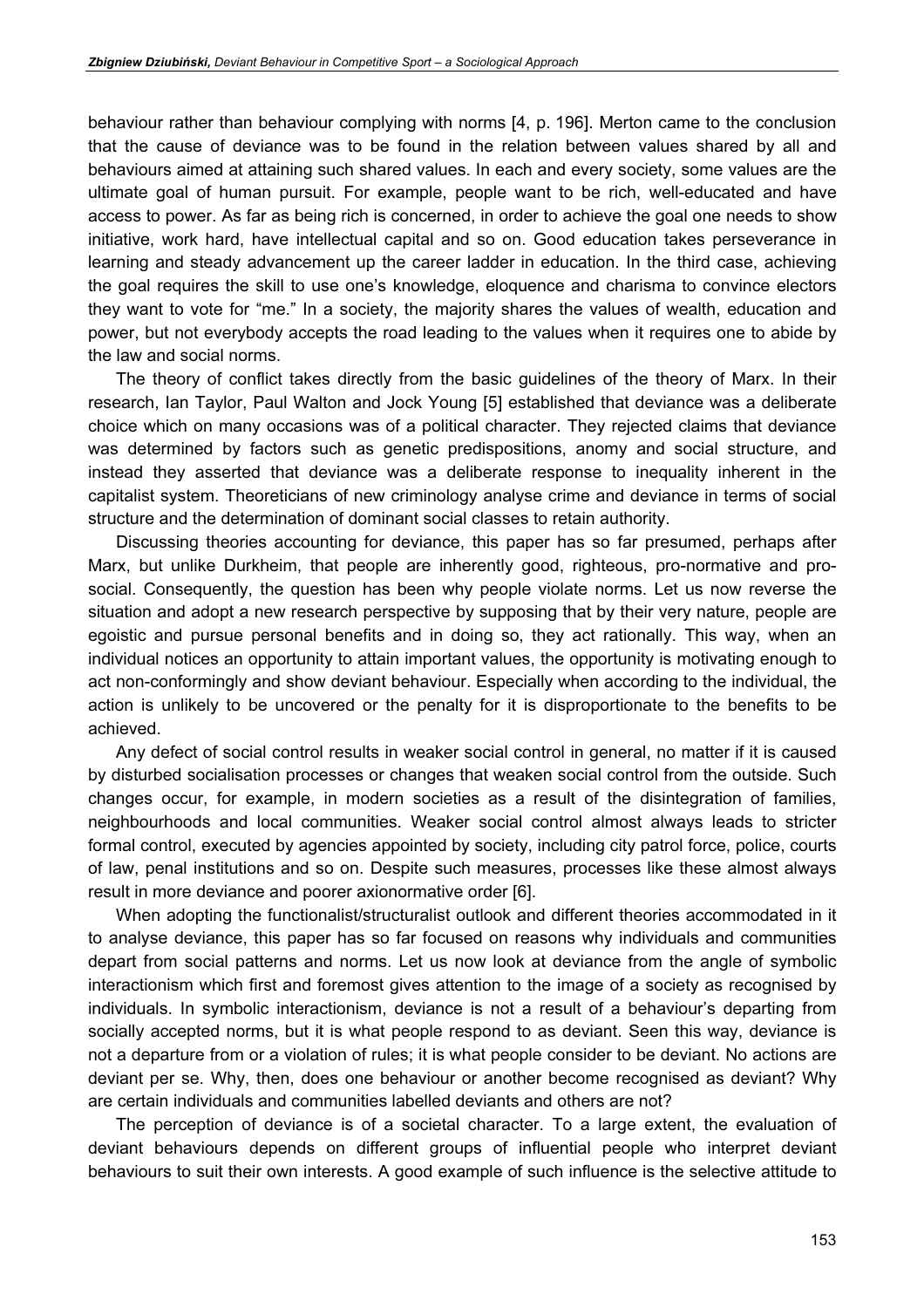substances such as coffee, cigarettes, alcohol and drugs. Drinking alcohol and coffee is not a criminal offence, whereas the use of marijuana is. Some of the aforementioned substances are considered legal, because they have been acknowledged as present in society and used by groups of high social standing, whereas drug abuse is the domain of communities which are low in the social structure.

In the course of his research, Edwin H. Sutherland established that people learned deviant behaviour by interacting with other people. Sutherland coined the term of diversified ties, which allowed him and other interactionists to explore the phenomenon of deviance more profoundly. Sutherland assumed that some social milieus favoured conforming behaviour, while others did the opposite and gravitated towards non-conformist behaviour. People become deviants because they acquire deviant behaviours in the process of socialisation, especially primary socialisation in peer groups [7].

Thanks to Howard Becker, Edwin Lamert and others, in the 1960s American sociology worked out the theory of social stigmatisation. In the light of this theory, rather than a range of features characterising an individual or a community, deviance is the interaction between deviants and nondeviants [8] .

We all occasionally happen to behave in ways which contradict the norm and in most cases, we get away with such behaviour. This type of behaviour is called primary deviance. Not everybody is labelled a deviant afterwards, but once they are, the label sets off a process of acquiring a new role, that of a deviant. The social milieu then uses all means available to stereotype the person into the role and so begins a deviant career.

The aforementioned Howard Becker came to the conclusion that a deviant identity was not shaped by deviant motivation or behaviour, but by the labelling process. Once a person is labelled deviant, his/her position in a community changes immediately and the community begins to have different expectations of the person than those of other community members. The social environment expects the individual to act in deviant ways and such behaviour is not perceived as normal, whereas normal, non-deviant behaviour is treated as deviant. This way, prompted by the social environment, a new deviant identity is formed.

The society expects deviants to engage in deviant acts, or even more so, it demands that they behave like that, because normalcy criteria towards the deviant role have been altered. A deviant's behaviour that violates the norm is considered normal and vice versa, when a deviant behaves in compliance with the norm, the society considers such attitude deviant. The circle is full and it is hard to find a way out to allow the deviant to shake off the role and change the public's attitude to a deviant person.

## A functionalist/structuralist analysis of deviance in sport

Sport is where deviance occurs in forms that are typical of societies in general, but certain kinds of deviance may be considered unique to sport.

Deviance typical of societies and found in sport includes the gravest kinds such as murder, rape, assault, mugging, burglary, robbery and arson. There are also milder offences, including gambling, public drunkenness, prostitution, illegal drug abuse and adultery. Deviant behaviours characteristic of sport, in turn, are such phenomena as hooliganism at stadiums, pharmacological doping, aggression, excessive amounts of money, bribery, racism and so-called white-collar crime.

The most famous theory which associates deviance with anomy, the theory of Robert Merton, can be used to account for deviance in sport. All athletes who deal with competitive sports pursue certain values to which they sometimes subordinate their lives entirely. Such values in sport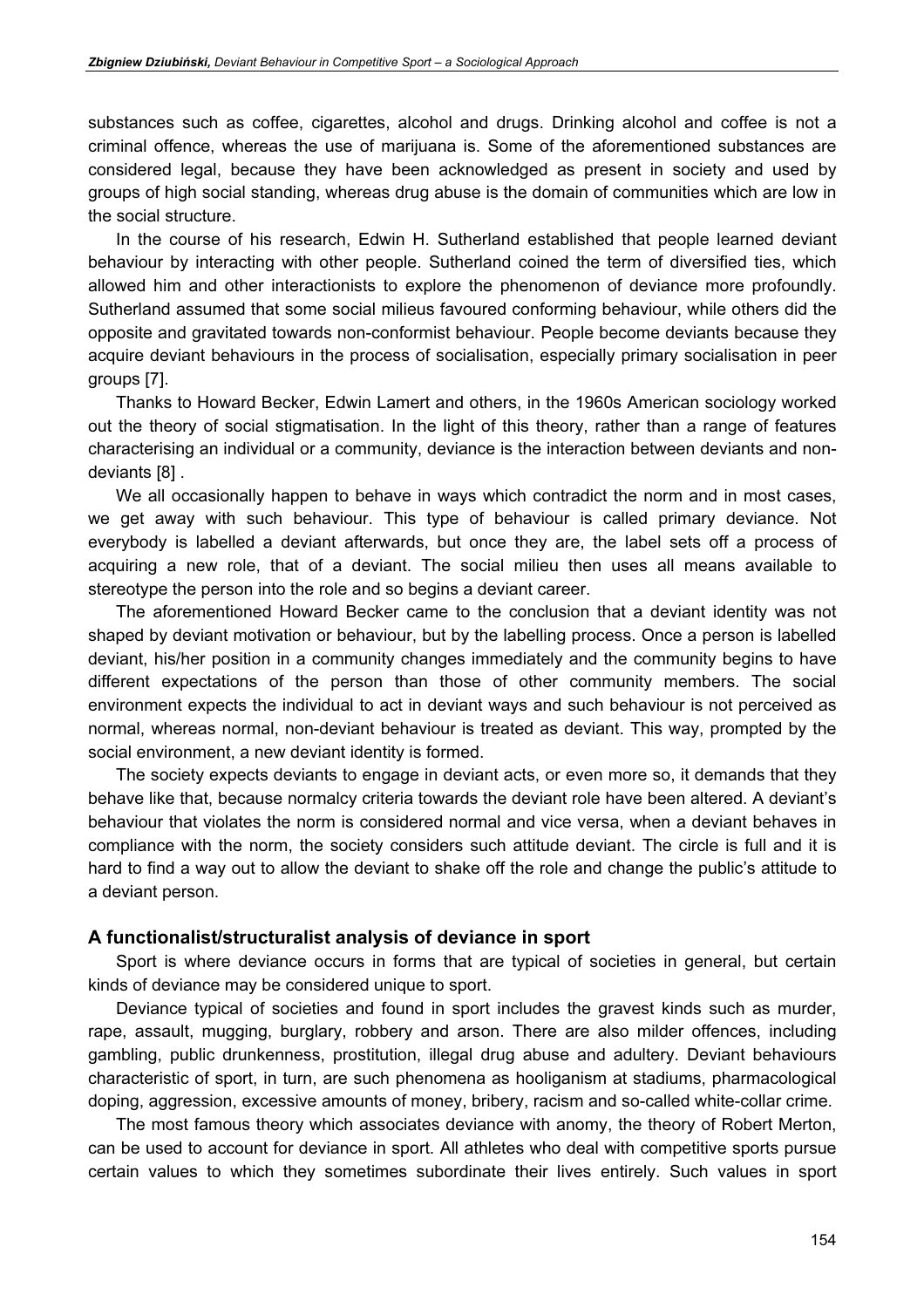include medals, records, prizes, media attention, fame and so on. In order to attain the values, athletes need to possess important characteristics of biological, physiological, social, economic and organisational nature. In the pursuit of the values, they also need to spend many years in painstaking and tough training. From time to time, there occur individuals and communities that share the above values but are reluctant to follow socially acceptable paths, and instead they choose innovative solutions which are not accepted by the sport community. In cases like these, some of these people use barred holds when they fight, deliver blows which are in breach of regulations and engage in brutal competition. Some others pursue victory by resorting to bribery and corrupting people who can influence the end results. Another group choose to use prohibited pharmaceuticals. It is worth mentioning the characteristic example of performance-enhancing drugs used by athletes from the former East Germany. Female swimmers from that country won nine in 13 events at the Olympic Games in Seoul, owing their success to blue pills with the male hormone turinabol, produced in Jena especially for athletes.

Merton's theory also makes it possible to account for aggressive acts of vandalism performed by sport fans and hooligan supporters for whom the success of their favourite team is an absolute value. When the team is unable to win playing by the rules of sport competition, hooligan supporters resort to unlawful means and attack fans of the rival team, destroy property and mug innocent passers-by. Such hooligan supporters crave even a semblance of success, which they achieve by showing off their domination beyond sport [9].

The theory also explains the attitude of candidates for organisers of the Olympic Games who resorted to means that are commonly considered unacceptable. The candidates tried to achieve their goal through corruption. A corruption scandal involving six members of the International Olympic Committee (IOC) was connected to the 2002 Winter Olympic Games in Salt Lake City, USA. When the capital city of the state of Utah carried out a campaign to have the Olympics organisation awarded to it, relatives of six African IOC members were granted scholarships at American universities. The cost of the scholarship was said to total around \$500,000.

Another useful theory to account for deviant behaviour says that deviance is a result of inefficient mechanisms of social control. Under this theory, people are guided by egoistic interests in their conduct. When they see that the social control system is defective, they assume that deviance is highly likely to remain undetected and so they engage in deviant actions aimed at satisfying their own needs. This theory can explain why prohibited performance-enhancing drugs are used. Coaches, doctors and athletes are perfectly aware that it is forbidden to use pharmaceutical doping, but they also know that not all cases of doping get detected. Consequently, they understand they can regard formal control in this area as inefficient and so they take the risk, confident their deviant conduct will never get uncovered.

The theory of conflict can also be useful in accounting for deviance in sport. In the classic, Marxist conception, conflicts arise between those who own means of production and those who do not. An example here are strikes of basketball players in the National Basketball Association in the USA and Canadian hockey players of the National Hockey League (NHL), who refused to play in protest against unfair distribution of revenues. When NBA league owners cut the salary cap, basketball players who went on strike completely disorganised matches in the 1998/1999 season.

## Deviance in sport from the perspective of symbolic interactionism

Symbolic interactionism offers a different outlook on deviance in sport than this paper has presented so far. This perspective does not deliver a ready system of accepted norms and social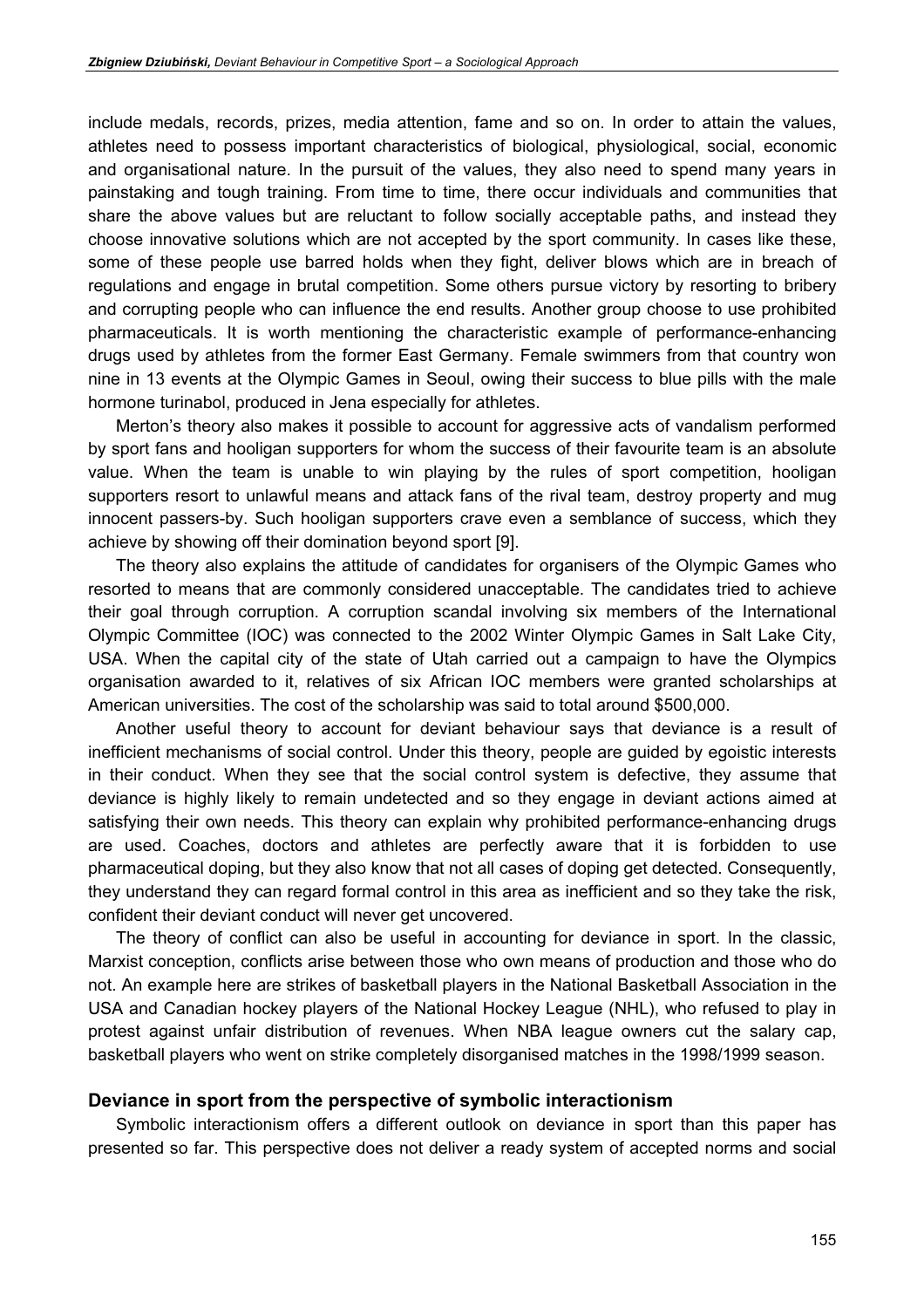patterns. Instead, it looks at deviance as a social construct; namely, deviance is what people consider to be deviant.

The notion of deviance changes both in time and space and depends on social classes and structures. Athletic standards from post-war Poland would be interpreted as deviance if transferred to contemporary sport. This can be said about outfits in which athletes compete, techniques used in, for example, high jump, and even the very course of athletic training. This also applies to the Olympic movement which used to protect the purity of sport by deeming deviant and criminal cases of accepting financial reward for participation in competitions and good results in sport [10, pp. 71- 74].

Sport reveals the process of deviant labelling too. A deviant label triggers a deviant career in the course of which an athlete, a coach or a club owner gets fixed in his or her deviance by being expected, or even demanded, to manifest deviant behaviours. Many football teams have players who are branded brutal. In cases like these, the people around them require such players to prove their brutality in every match. What is more, coaches often instruct the players to eliminate the rival team's best player from the game. For example, the coach of the Italian team gave defender Claudio Gentile the following instruction before a match against Argentina: "Stick to Maradona like a postage stamp, don't let him touch the ball. Use all it takes, grab him, scratch him and even bite him. And if he still escapes you, think of your country, pull out a knife and kill him" (Sportowiec 1986). A player like that is obliged to play brutally. When he plays a normal match like all the others, then the rest of the team, backed by supporters, impose a sanction on him in form of jokes, ridicule and quite often insults.

In a way, the labelling theory can be useful in accounting for hooligan conduct of football supporters. Hooligan supporters of individual football clubs are subject to the labelling process, but it has to be said that in this case, supporters themselves aspire to be branded, for example, the most brutal ones. Hooligan league tables are compiled and hooligan firms established and they regard such stigmatisation as a major distinction and honour. Taking the lead in these dishonourable standings motivates such individuals to engage in even more brutal acts. In the course of its deviant career, a hooligan community keeps on proving its deviant conduct: sport event organisers summon law-enforcement agencies, columns of police cars drive up to stadiums with policemen armed with helmets, shields, truncheons and firearms. Trains carrying football supporters are escorted by the police from the point of departure to the end station and then the supporters are further escorted from the station to the venue. Stadiums are fitted with surveillance cameras recording what is going on in the stands and around. A lot of other security operations are launched, causing a sense of expectation for deviant behaviour of hooligan supporters [11].

The above attempt at classifying ways to account for deviance in sport can by no means be considered complete. Relying on individual theories, it only outlines possible ways of explaining diverse types of deviance which occur in sport. Explication of social phenomena and processes, deviance included, should not employ just one theoretical perspective, but a wide range of different perspectives, for almost every social phenomenon and process is determined by a number variables which, when identified, may bring the desired research results.

## The destructive role of deviance in sport

Deviance in sport predominantly has a negative and destructive effect and generally speaking, it leads to social losses [12]. The losses can be divided into the following three groups:

- injury or loss of life;
- costs incurred by private persons, local governments and the central government;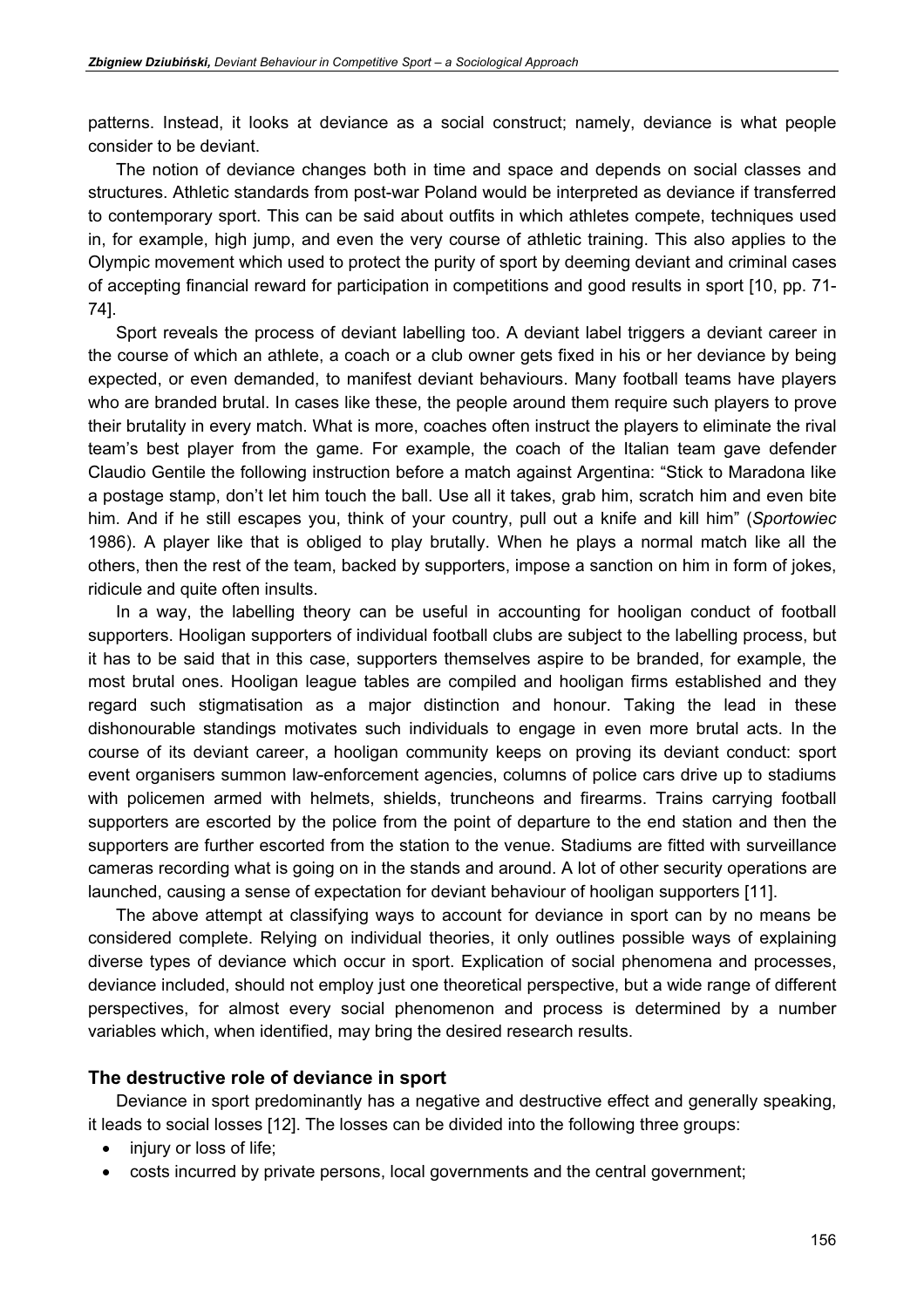losses which cause the axionormative order to decline, which consequently encourages individuals and communities to non-conforming behaviours.

Nearly all modern and pre-modern societies embrace life and health as fundamental values. The penal codes of all countries inflict the highest punishments, including death penalty and life sentence, on those who take somebody's life or ruin their health. Deviance which occurs in sport prompts the reflection that sport is becoming a contradiction of itself, especially in the wake of tragic events. Sport is a product of culture, that is, it was invented by man to foster human development, and yet, it is now becoming a threat to humanity. A proof of this were acts of football hooliganism at the Heysel stadium in Brussels in 1985, when 39 Italian supporters lost their lives during the Liverpool vs. Juventus match of the European Cup finals. It was the worst tragedy caused by football hooliganism in the recent years.

Deviant behaviour of football fans and the resulting destruction of private and public property are a commonly known fact. Seats ripped up at stadiums, vandalised bus stops and city buses, havoc at railway stations, trains, pubs and bars and wrecked cars are all frequent images of the aftermath of what hooligan supporters can do. One of the many examples was the misbehaviour of English football fans during the semi-finals of the Euro 96 European Football Championships in England. When England played against Germany, 2,000 supporters, most of them under the influence of alcohol, came to Trafalgar Square and smashed up cars with German licence plates and police patrol cars. The riots ended in 40 wrecked cars, seven vandalised buildings, 25 injured policemen and 23 injured civilians. Eighteen people were killed. The damage cost £20 million to remove.

Deviance in sport thus causes loss of financial resources which instead could be used to invest in the development of sport, cities, regions and countries. Another well-known type of deviant behaviour is white-collar crime, that is, offences committed by members of the middle and upper classes. Through misappropriation and embezzlement of funds, such people expose organisations, the central government and local governments to losses. For example, the managers of FC Spartak Moscow, including the club's current coach and former president Oleg Romantsev, embezzled \$7 million in 2003, which was revealed by the NTV TV channel in Russia. Fraud also took place when Dmitriy Aleinichev was transferred to FC Roma (for \$11 million) in 1998.

Deviant behaviours in sport, mostly cases of misbehaving supporters, also cause losses resulting from the decline of the general axionormative order. Accounting for this phenomenon, one can be aided by a slightly modified version of what is known as the theory of broken windows. In the light of this theory, there is a connection between the general situation in a social environment and deviant behaviours that occur in it. When individuals and communities see damage and devastation that are not immediately repaired or when they see or learn about the behaviour of hooligans that caused the damage, without the perpetrators ever being penalised, they feel emboldened, if not encouraged, to show deviant behaviour themselves. That consequently causes the axionormative order to decline.

Athletes behave in a similar fashion. For example, when a referee fails to make the right decision when an athlete does not play fair, when no reprimand is given and a player is not removed from the field, the axionormative order declines and foul play intensifies. This also applies to the use of performance-enhancing drugs. When a person knows that his/her fellow athletes use such drugs and the practice never meets with formal sanctions, he/she feels encouraged to act similarly and is confident to get away with his/her deviant behaviour. Things did not, however, work that way for Canadian sprinter Ben Johnson, who was caught using performance-enhancing drugs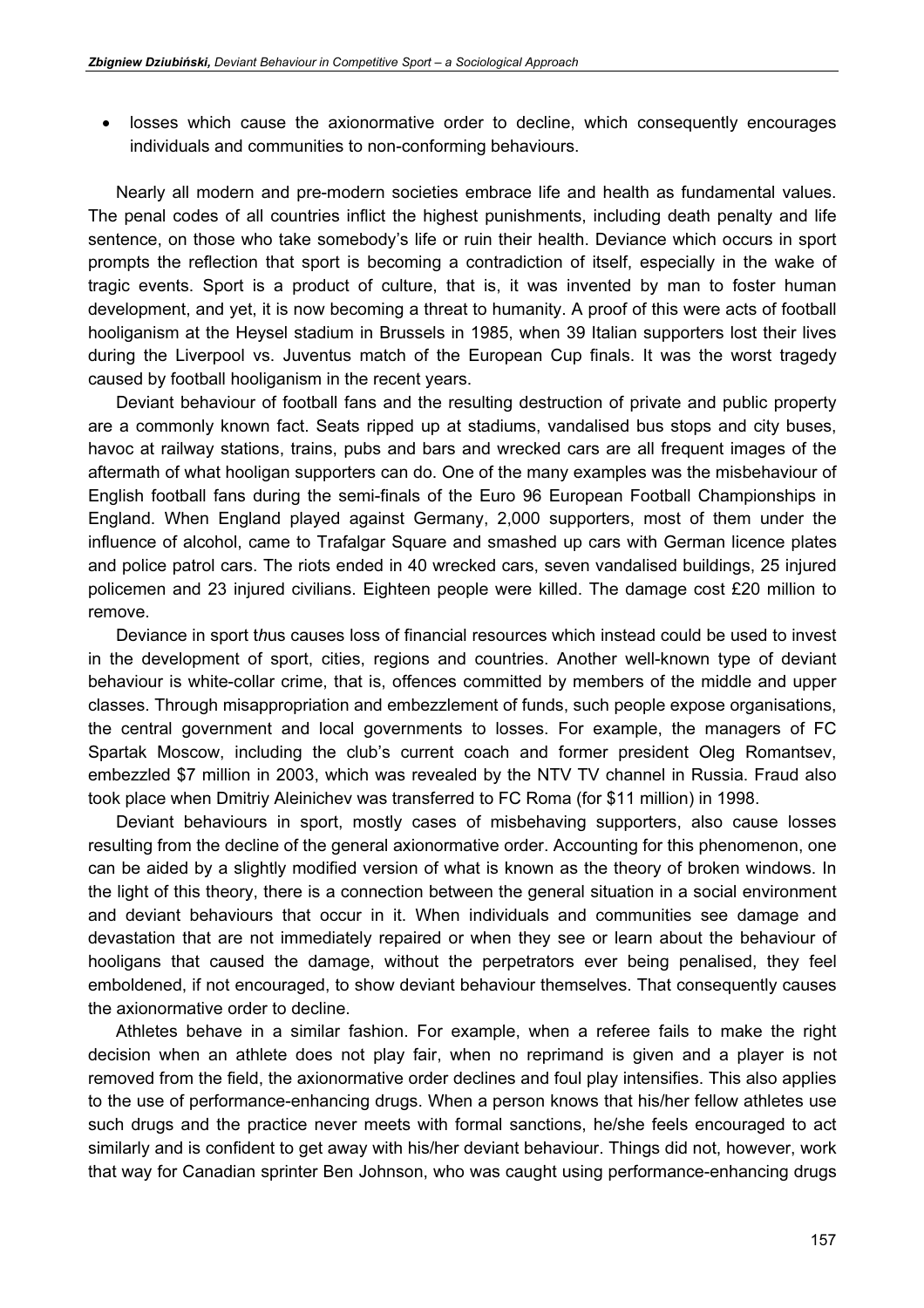after his victory in the final 100 metre race during the Summer Olympic Games in Seoul in 1988. The gold medal was taken away from him and given to Carl Lewis (USA) who had not met with a similar sanction. However, in 2003 Wade Exum, a former employee of the US Olympic Committee, revealed that Lewis's test results had come out positive in 1988 as well, but the affair was subsequently covered up.

The broken windows theory can also come in helpful in accounting for xenophobic, chauvinist and racist behaviour. When such behaviour is never condemned, hooligan supporters feel encouraged to escalate it.

### Ways to prevent deviant behaviour in sport

Deviant behaviour in sport can be regarded as a sign that the socialisation process is failing. This means that first in primary and then secondary socialisation, participants of the process never manage to sufficiently internalise the norms and behavioural patterns shared by the society. They also fail to sufficiently acquire the norms and values which underlie sport and which are the underpinnings of Neo-Olympism.

Deviant behaviour in sport also testifies to unsuccessful social control, both formal control and, first and foremost, informal. In the case of individuals who show deviant behaviour, the two processes – socialisation and social control – have evidently failed to bring results in form of internal control, that is, an inner imperative to behave conventionally [13, pp. 7-11].

What can be done, then, to moderate the occurrence of deviant behaviour in sport? One of the available measures, largely accepted by public order agencies in almost all countries, are operations conducted by the police and other policing services established to prevent deviance. When necessary, such services are supposed to use force and then inflict punishment for criminal deeds. It has to be said that in many cases, such an action is necessary and services established to keep public order are obliged to act.

Another method are long-term preventive activities. This method seeks to consolidate and create conditions that foster proper functioning of such fundamental agents of socialisation as family, neighbourhood, local community, religious community, school and so on. These agents are evidently weaker in the decadent phase of modern society and along with them, vital social control has weakened as well. As part of this method, action is taken to restrict influences of deviant groups and counterculture. Such activities include support for reasonable communities that emerge, associations and foundations that seek to solve various significant problems in society. It is also important to reduce the impact of the counterculture of athletes and hooligan supporters. This counterculture offers a socialisation process which is contradictory to the norm and behavioural patterns in the general public. Finally, preventive activities aim to reduce the countersocialising role of mass media. This is to be achieved by eliminating primitivism and brutality, words of aggression and intolerance and, last but not least, military terminology that may give the impression that sport competition is a decisive factor in the future of societies and states. This language of aggression and war is exemplified by what Tomas Pacesas, a player of the Prokom-Trefl Sopot football team, once said: "The finals are a war-like game. You have to go there and kill the opponent! You have to want to die for victory, because then you are sure to win" [14, p. 186].

In conclusion, it has to be said that we all violate norms and behavioural patterns at one point or another. No society has ever managed to avoid deviance nor is any sport discipline free from it, although the intensity of deviance varies a lot. It is impossible to accomplish sport utopia free from deviance, frauds, embezzlers, hooligans and so on. Sport can never become an enclave of happiness, righteousness and good. It is impossible to shield sport from the influence of processes